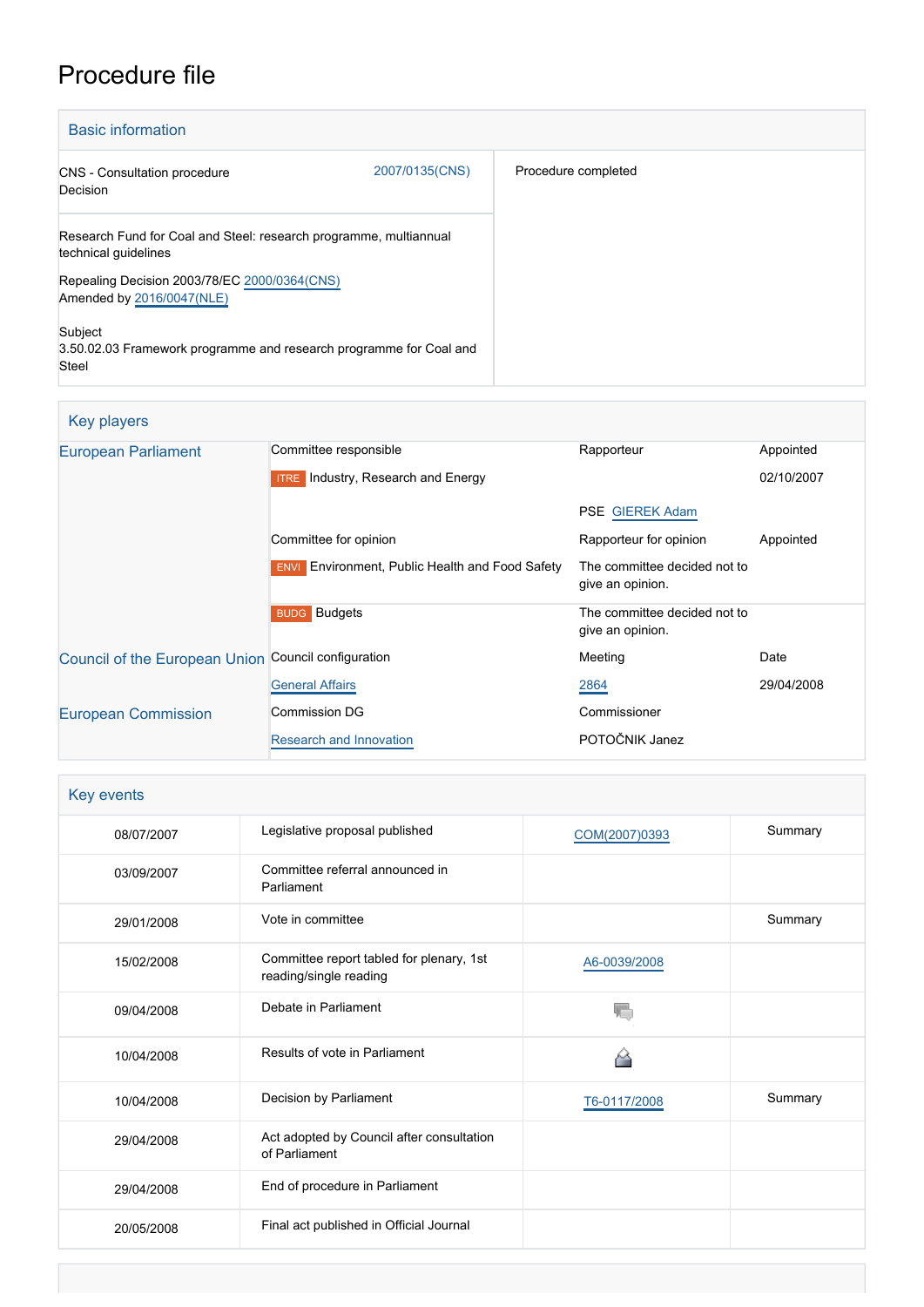| <b>Technical information</b> |                                                                           |
|------------------------------|---------------------------------------------------------------------------|
| Procedure reference          | 2007/0135(CNS)                                                            |
| Procedure type               | CNS - Consultation procedure                                              |
| Procedure subtype            | Legislation                                                               |
| Legislative instrument       | Decision                                                                  |
|                              | Repealing Decision 2003/78/EC 2000/0364(CNS)<br>Amended by 2016/0047(NLE) |
| Legal basis                  | EC Treaty (after Amsterdam) EC 000                                        |
| Stage reached in procedure   | Procedure completed                                                       |
| Committee dossier            | ITRE/6/51558                                                              |

#### Documentation gateway

| Legislative proposal                                               | COM(2007)0393 | 09/07/2007 | EC. | Summary |
|--------------------------------------------------------------------|---------------|------------|-----|---------|
| Committee draft report                                             | PE398.429     | 28/11/2007 | EP  |         |
| Amendments tabled in committee                                     | PE400.286     | 08/01/2008 | EP  |         |
| Committee report tabled for plenary, 1st<br>reading/single reading | A6-0039/2008  | 15/02/2008 | EP  |         |
| Text adopted by Parliament, 1st reading/single<br>reading          | T6-0117/2008  | 10/04/2008 | EP  | Summary |
| Commission response to text adopted in plenary                     | SP(2008)3169  | 28/05/2008 | EC. |         |
| Follow-up document                                                 | COM(2013)0845 | 29/11/2013 | EC. | Summary |

# Additional information National parliaments **[IPEX](http://www.ipex.eu/IPEXL-WEB/dossier/dossier.do?code=CNS&year=2007&number=0135&appLng=EN)** European Commission **[EUR-Lex](http://ec.europa.eu/prelex/liste_resultats.cfm?CL=en&ReqId=0&DocType=CNS&DocYear=2007&DocNum=0135)**

| Final act                                                 |  |
|-----------------------------------------------------------|--|
| Decision 2008/376<br>OJ L 130 20.05.2008, p. 0007 Summary |  |

#### Research Fund for Coal and Steel: research programme, multiannual technical guidelines

PURPOSE: to adopt a research programme of the Research Fund for Coal and Steel.

PROPOSED ACT: Council Decision.

BACKGROUND: when the European Coal and Steel Community was wound-up in 2002 its assets were transferred to the Commission for management under the ?Research Fund for Coal and Steel?. This Research Fund is intended exclusively for research projects in sectors relating to the coal and steel industry. The multiannual technical guidelines for the programme are set out in Council Decision 2003/78/EC. The programme covers production processes, the utilisation and conservation of resources, environmental improvements and safety at work in sectors related to the coal and steel community.

The 2003 Decision, however, is in need of review in order to take account of a number of recent developments, including enlargement of the EU; the entry into force of the 7<sup>th</sup> Framework Programme; and changes to the EU?s energy and sustainable development policies.

CONTENT: the purpose of this proposal, therefore, is to adopt a revised ?Research Programme of the Research Fund for Coal and Steel?, taking account of recent developments, to be referred to as the ?Research Programme?. The proposed Council Decision lays down the multiannual technical guidelines for its implementation.

In summary, the Commission is making the following proposals: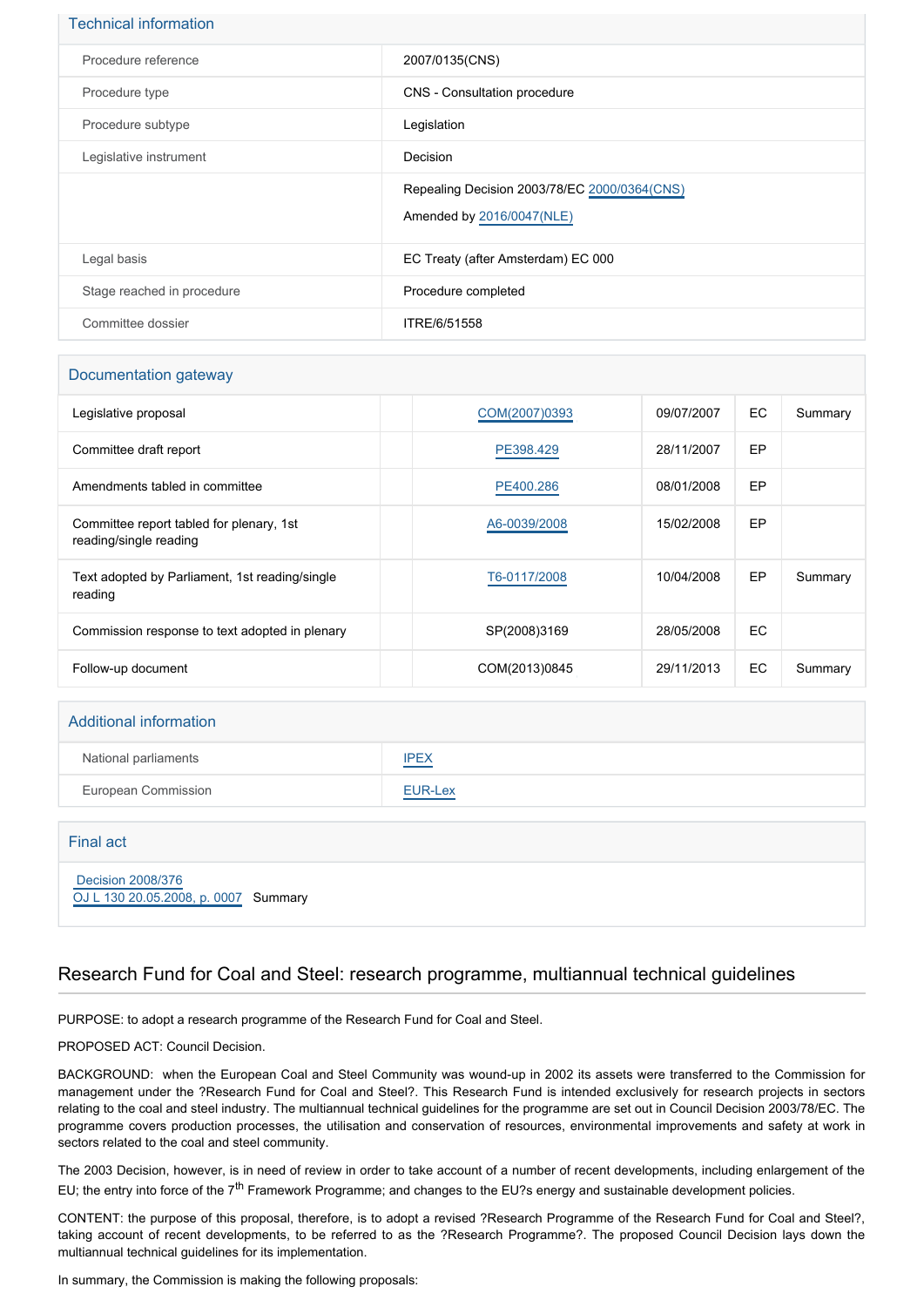- to adjust some of the rules in order to take account of EU enlargement. To maintain the efficient and smooth running of the programme, the Commission proposes that having at least one representative per Member State be abandoned to be replaced by the concept of ensuring the widest possible geographical representation. In addition, following the accession of Estonia, a new term ?oil shales? needs to be included under the definition of ?coal?.
- not to revise the definition of ?steel?. In light of the research topics most likely to receive funding under the 7<sup>th</sup> framework programme, the current definition is sufficient;
- to delete accompanying measures relating to organising conferences and research fellowships since they are already covered by the Specific Programme ?People? in the  $7<sup>th</sup>$  R&D programme;
- to align the role of the Member States in the Coal and Steel Programme Committee with that of the 7<sup>th</sup> R&D programme;
- to monitor the RFCS programme for seven, as opposed to five, years;
- to follow mutatis mutandis the procedures for the appointment of experts as set out in Regulation (EC) No 1906/2006;
- to maintain the research objectives for coal and steel. The following priorities have been identified: improving the competitive position of Community coal; protecting the environment by improving the use of coal as a clean energy sources, reducing CO2 emissions from coal utilisation (such as the capture and storage of greenhouse gas); the management of external dependence as regards energy supply; the reduction of energy consumption and the environmental impact of steelmaking; the conservation of resources and the preservation of the ecosystem in relation to steelmaking; and environmental protection around steelworks;
- to allow the Commission to launch specific calls for research proposals in the context of these research objectives (that take account of the  $7<sup>th</sup>$  R&D framework programme):
- to maintain the basic principles governing the financial aspects of the research grants;
- to define, more precisely, the definition of ?operating cost categories?; and
	- to increase the maximum financial contribution from 40 to 50% of the admissible costs. For the other actions, the maximum financial contributions remain unchanged.

All other provisions remain unchanged.

#### Research Fund for Coal and Steel: research programme, multiannual technical guidelines

The Committee on Industry, Research and Energy adopted a report drafted by Adam GIEREK (PES, PL) on the proposal on the multiannual technical guidelines for the research programme of the Research Fund for Coal and Steel. It made some amendments to the Commission's proposal, The main ones are as follows:

-the Committee stated that the definition of the term 'coal' has been inappropriately broadened to include 'oil shales' when it already covers hard coal, which includes 'A'-ranking coals and thus bitumen shales. The broader term 'bitumen shales' should therefore be used instead of 'oil shales', since the latter come into the category of bitumen shales;

-a new clause states that research projects shall make coal more competitive on local energy markets, subject to efficient use being made of local coal reserves;

-projects should promote more efficient conversion of the primary energy latent in coal into other energy forms, for example through the use of conventional coal gasification and liquefaction technologies. The Committee stated that conventional coal gasification and liquefaction are 'clean coal' technologies. When used as motor fuels, the products of gasification and liquefaction, including hydrogen, help to reduce CO2 emissions into the atmosphere, owing to more efficient energy conversion. Projects should also promote more economic and more reliable technologies;

-preference shall be given to projects integrating complementary techniques such as the adsorption of methane or carbon dioxide, coal bed methane extraction and use as an energy source, efficient coal burning in heat and electricity generation processes and unconventional underground coal gasification methods.

-the Committee also made some amendments to the Articles dealing with the research objectives for steel. Inter alia, a new clause refers to the steel castings and forgings and sintered products obtained by powder metallurgy from iron powders and ferro-alloys as semi-finished products for further processing ;

-the Coal and Steel Advisory Groups will be independent technical advisory groups comprising appropriately qualified specialists. The Commission must ensure, within each Advisory Group, a balanced range of expertise and the broadest possible geographical and geo-economic representation, with special reference to the Member States which joined the EU in 2004.

### Research Fund for Coal and Steel: research programme, multiannual technical guidelines

The European Parliament adopted, by 558 votes to 61 with 22 abstentions, a legislative resolution amending the proposal on the multiannual technical guidelines for the research programme of the Research Fund for Coal and Steel, and stressed that research in "clean coal technologies" must be improved. The report had been tabled for consideration in plenary by Adam GIEREK (PES, PL) on behalf of the Committee on Industry, Research and Energy.

Parliament did not accept the view of the Committee that the definition of the term 'coal' had been inappropriately broadened to include 'oil shales'. The definitions in the proposal were, accordingly, not amended.

The main amendments - adopted under the consultation procedure - were as follows:

-a new clause states that research projects shall make coal more competitive on local energy markets, subject to efficient use being made of local coal reserves;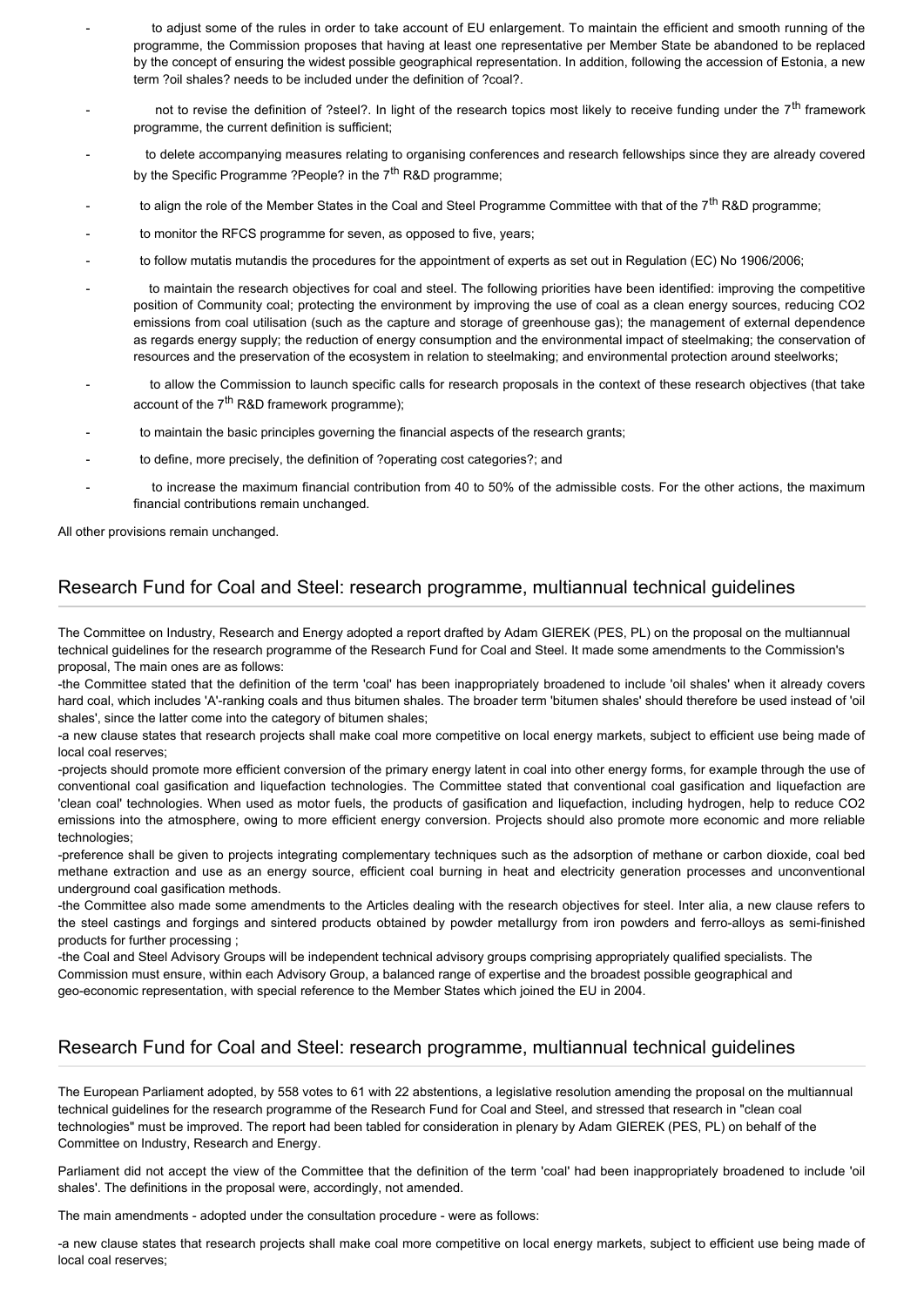-projects should promote more efficient conversion of the primary energy latent in coal into other energy forms, for example through the use of conventional coal gasification and liquefaction technologies. Projects should also promote more economic and more reliable technologies;

-preference shall be given to projects integrating complementary techniques such as the adsorption of methane or carbon dioxide, coal bed methane extraction and use as an energy source, efficient coal burning in heat and electricity generation processes and unconventional underground coal gasification methods;

-Parliament also made some amendments to the Articles dealing with the research objectives for steel. Inter alia, a new clause refers to the steel castings and forgings and sintered products obtained by powder metallurgy from iron powders and ferro-alloys as semi-finished products for further processing;

-research projects must also address the design of steelstructuresthat are easy to disassemble at the end of their service life, with a view to the recovery of steel scrap and its re-conversion into usable steels;

-the Coal and Steel Advisory Groups will be independent technical advisory groups comprising appropriately qualified specialists. The Commission must ensure, within each Advisory Group, a balanced range of expertise and the broadest possible geographical and geo-economic representation, with special reference to the Member States that joined the EU in 2004 and after.

## Research Fund for Coal and Steel: research programme, multiannual technical guidelines

PURPOSE: to establish a Research Programme of the Research Fund for Coal and Steel and the multiannual technical guidelines for this programme.

LEGISLATIVE ACT: Council Decision 2008/376/EC on the adoption of the Research Programme of the Research Fund for Coal and Steel and on the multiannual technical guidelines for this programme.

CONTENT: the Research Programme shall support the competitiveness of the Community sectors related to the coal and steel industry by complementing the Seventh Research Framework Programme of the EU in these sectors.

Coal: the research projects shall aim to:

- improve the competitive position of Community coal by reducing the total costs of mining production, improving the quality of the products and reducing the costs of using coal;
- achieve scientific and technological progress with a view to gaining a better understanding of the behaviour and control of deposits in relation to rock pressure, gas emissions, the risk of explosion, ventilation and all other factors affecting mining operations;
- improve health and safety in mines;
- minimise the impact of mining operations and the use of coal on the atmosphere;
- improve the use of coal as a clean energy source;
- enable better management of external dependence on energy supply.

Steel: the research projects shall aim to:

- improve steelmaking and finishing techniques with a view to enhancing product quality and increasing productivity through new techniques;
- undertake measures in respect of the utilisation of steel to meet the future requirements of steel users and to create new market opportunities;
- encourage the conservation of resources, the preservation of the ecosystem and the improvement of working conditions and safety issues.

The maximum total financial contribution of the Research Fund shall be:

- for research projects up to 60%;
- for pilot and demonstration projects up to 50%;
- for accompanying measures, support and preparatory actions up to 100%.

The multiannual technical guidelines for this programme are amended so as to ensure complementarity with the Seventh Research Framework Programme and to take account of the incorporation into the EU of new Member States. The guidelines shall be reviewed every seven years, first period ending on 31 December 2014.

ENTRY INTO FORCE: 21/05/2008.

APPLICATION: from 16/09/2007.

#### Research Fund for Coal and Steel: research programme, multiannual technical guidelines

In accordance with Council Decision 2008/376/EC, the Commission presented a summary report on the monitoring and assessment exercise of the research programme of the Research Fund for Coal and Steel (RFCS).

The RFCS was established in 2002 to support the competitiveness of the European Coal and Steel sectors. In its 11 years of activity, the RFCS has co-funded research, pilot and demonstration projects with total funding in the order of EUR 600 million (typically EUR 55 million per year) granted to industries, universities and research centres.

The Commission has recently completed a Monitoring exercise of the research programme and an Assessment of the expected benefits. The Assessment exercise was carried out on completion of projects co-financed by the RFCS between 2003 and 2010.

Results of the monitoring exercise: the main recommendation of the Monitoring exercise was to maintain the general approach adopted since the creation of the Research Fund for Coal and Steel in 2002 and revised in 2008. More specifically, the programme should: